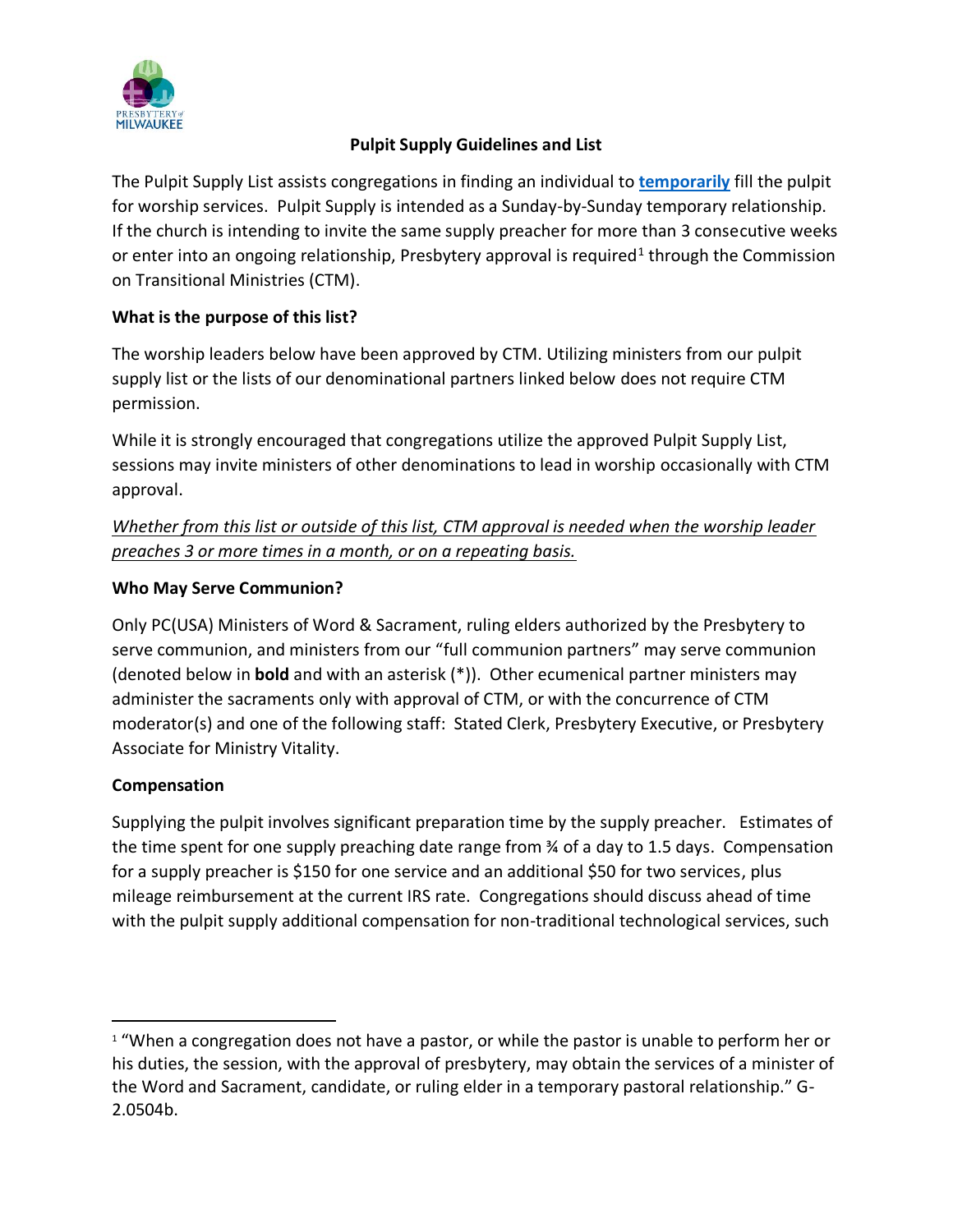

as recording or editing or online worship. (See KEY at the bottom for description of electronic worship icons. )

# **Milwaukee Presbytery Pulpit Supply List**

| <b>TED ANDERSON</b> | 12410 W. Cleveland Ave, New<br>Berlin, WI, 53151<br>262-312-4921<br>tvanderson@yahoo.com    | Ted graduated from McCormick Theological<br>Seminary. A member of Milwaukee Presbytery for<br>over 20 years, he works primarily in community<br>organizing and social services in the Milwaukee area.<br>He is a grant writer, an interpreter, has worked lived<br>and traveled in various countries. Ted is bilingual,<br>Spanish-English, has two daughters and has served on<br>various Presbytery commissions and committees.                                                                                                                                                                                                                                                                                                                  |
|---------------------|---------------------------------------------------------------------------------------------|----------------------------------------------------------------------------------------------------------------------------------------------------------------------------------------------------------------------------------------------------------------------------------------------------------------------------------------------------------------------------------------------------------------------------------------------------------------------------------------------------------------------------------------------------------------------------------------------------------------------------------------------------------------------------------------------------------------------------------------------------|
| <b>JULIE CRAIG</b>  | 545 Greenwood Court,<br>Pewaukee WI 53072<br>262-695-0223<br>Julie@craig.net                | Julie is a writer, speaker, preacher and graduate of<br>San Francisco Theological Seminary. She and her<br>spouse live in Pewaukee. She has served the<br>denomination as a parish pastor, committee<br>moderator, council member, Synod Permanent<br>Judiciary Commissioner, and a Presbytery Staff<br>member in Northern California. Julie's current<br>ministry is as a Hospice Registered Nurse Case<br>Manager in Brookfield and recently worked as a<br>Psychiatric Registered Nurse. She enjoys travel, being<br>a Nana, and reinventing herself.                                                                                                                                                                                           |
| <b>SARA MILES</b>   | 318 57th Street Unit #303<br>Kenosha WI 53140-4249<br>262-997-0752<br>similes1938@gmail.com | An elder of First Presbyterian Church (Kenosha) and<br>their pastor for visitation, Sara is commissioned by<br>the Presbytery's Commission on Pastoral Ministries to<br>officiate communion. A past Presbytery Moderator,<br>Sara has served on numerous Presbytery<br>commissions and committees. Sara and her husband<br>John served as missionaries in the Democratic<br>Republic of the Congo, and in the US were highly<br>involved in Christian Higher Education. She actively<br>participates in the Presbyterian Assoc. on Science,<br>Technology, and the Christian Faith and has written<br>numerous articles for their journal and has spoken on<br>the subject at numerous churches in Milwaukee and<br>Giddings-Lovejoy Presbyteries. |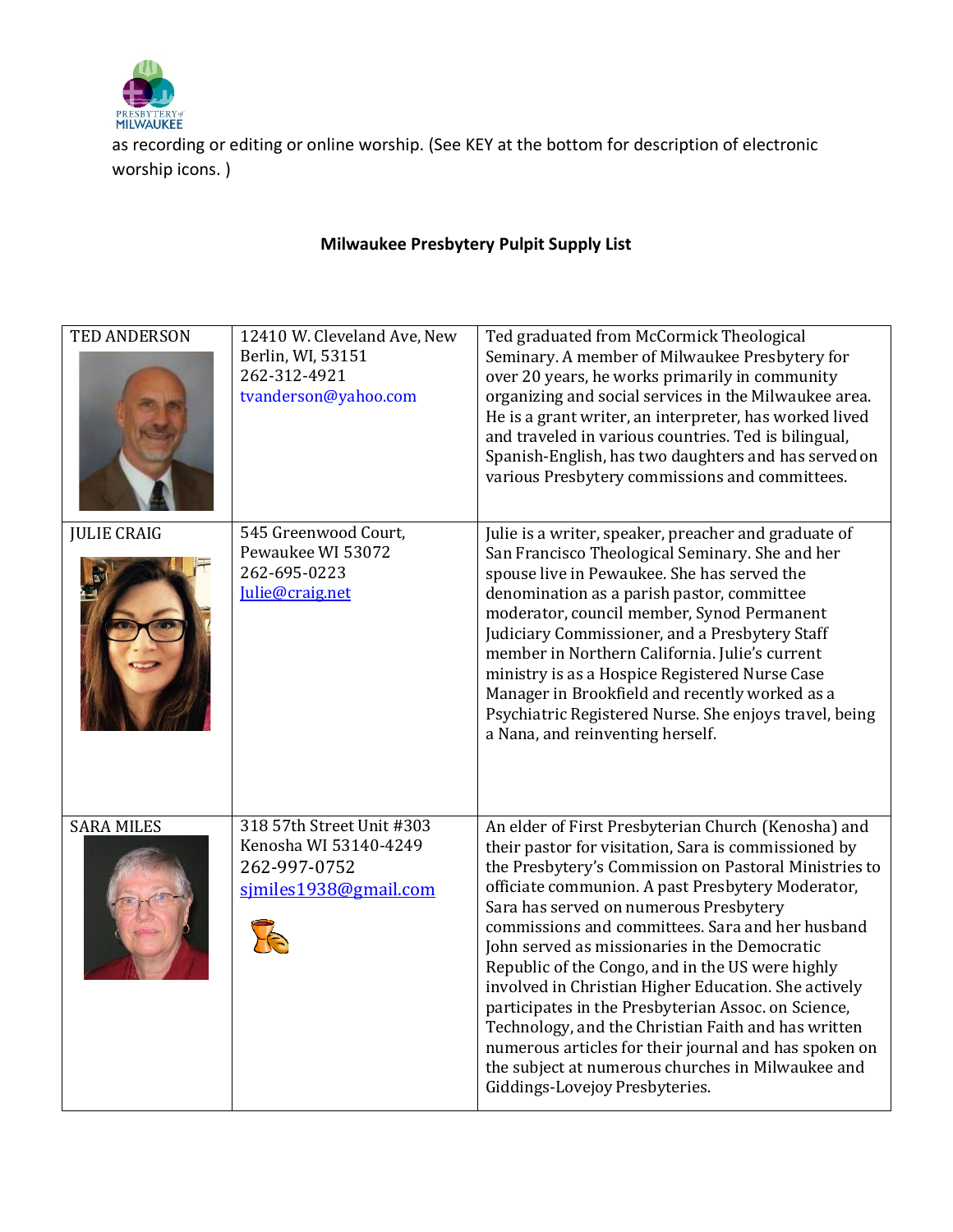

| <b>CATHERINE NEAL</b>      | 104 White Sand Lane,<br>Racine WI 53402<br>262-681-5386<br>servantcatherine@hotmail.com<br><u>00</u> | Rev. Catherine A. Neal, BCC, Honorably Retired<br>Presbyterian Minister with PCUSA, continues to be<br>involved with the Milwaukee Presbytery serving in<br>pulpit supply and serving on the Partnership<br>Commission and the Disaster Preparedness and<br>Response Task Force. Before retirement she served as<br>a Board Certified Hospital Chaplain and continues to<br>support others through her volunteer work with the<br>Association of Professional Chaplains and as a<br>member of the Southeast Wisconsin Red Cross on<br>their Disaster Assistance Team.                                                                                                         |
|----------------------------|------------------------------------------------------------------------------------------------------|-------------------------------------------------------------------------------------------------------------------------------------------------------------------------------------------------------------------------------------------------------------------------------------------------------------------------------------------------------------------------------------------------------------------------------------------------------------------------------------------------------------------------------------------------------------------------------------------------------------------------------------------------------------------------------|
| <b>FIONA</b><br>NICOLAISEN | 2254 W. Halsey Ave.<br>Milwaukee, WI 53221<br>414-881-5848<br>crimond23@sbcglobal.net                | Fiona Nicolaisen was born in Scotland, attended<br>college and seminary in upstate New York, and then<br>moved to Wisconsin to accept her first call to<br>ministry. Currently she is working as the Parent<br>Coordinator at Reagan IB High School in<br>Milwaukee. There is much which fills her life with joy,<br>most especially her family, with whom she loves to<br>spend time at home, at church, at school events, at<br>volleyball and soccer games, at the theatre, and on<br>trips together to explore the world!                                                                                                                                                 |
| <b>BILL PETTERSON</b>      | W222 N2878 Timberwood Ct.<br>Waukesha, WI 53186<br>262-617-9338<br>bill.petterson@gmail.com          | Bill is a second-time Wisconsinite, having first lived<br>here in 1969 as a student at Lawrence University in<br>Appleton (where he met his wife, Fe). Since then he<br>has lived in Illinois, northern Idaho (as a "student<br>pastor"), Colorado (for his first career as a furniture-<br>and cabinet-maker), Illinois again (as Associate Pastor<br>of First Federated Church in Peoria for 11 years), and<br>back to Wisconsin in 2000 - where he served as<br>pastor at Brookfield Presbyterian Church until 2007.<br>Bill has done a couple of short-term interims, session<br>moderating, pulpit supply - and thoroughly enjoyed<br>the travel benefits of retirement. |
| <b>KATHY ROSEN</b>         | 1826 Dewitt Ct.<br>Waukesha, WI 53184<br>262-613-8524<br>Kathyrosen2@gmail.com                       | Kathy is a Ruling Elder at Delafield Pres. Church,<br>where she is active in the music program. She has<br>always felt a call to ministry, first in music ministry in<br>her early teens. She has begun her training to become<br>a Commissioned Ruling Elder, and sees this as an<br>opportunity to serve the larger church. She has served<br>on sessions, Commission on Ministry, and the<br>Commission for Stony Hills. Kathy is an IT Manager at<br>Froedtert Hospital.                                                                                                                                                                                                  |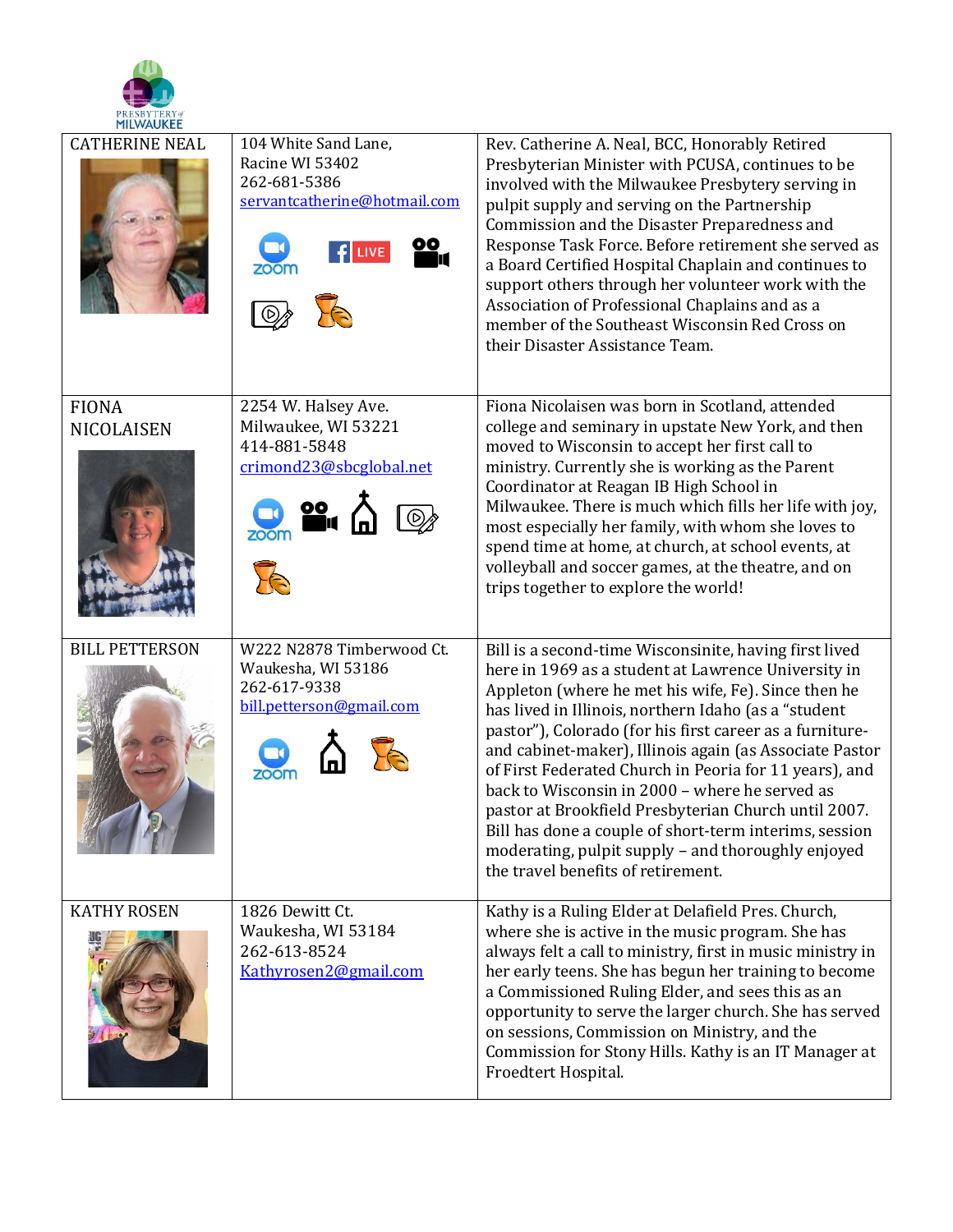

| CAROL      | 612 High Street,         | Carol has an M.Div. from Pacific School of Religion.  |
|------------|--------------------------|-------------------------------------------------------|
| WICKERSHAM | Clinton, WI 53525        | Prior to joining the faculty at Beloit College, Carol |
|            | 608-676-4583             | served local congregations, at the World Council of   |
|            | clwickersham@charter.net | Churches and as an adjunct faculty member in field    |
|            |                          | education at San Francisco Theological Seminary. She  |
|            |                          | is currently involved in attempts to secure humane    |
|            |                          | treatment for US detainees as founder of No2Torture   |
|            |                          | and as a board member of the National Religious       |
|            |                          | <b>Coalition Against Torture.</b>                     |
|            |                          |                                                       |
|            |                          |                                                       |

**KEY:**

Willing to provide worship via Zoom



Willing to provide worship via Facebook Live



Able to record video for worship



Willing to record video in the host church sanctuary



Able and willing to record and edit video for worship



Able and willing to preside for Virtual Communion

## **Regional Full Communion Partners**

UCC- Southeast Association Pulpit supply

[https://www.wcucc.org/wp-content/uploads/2022/01/SWA-Pulpit-Supply-Listing-January-](https://www.wcucc.org/wp-content/uploads/2022/01/SWA-Pulpit-Supply-Listing-January-2022.pdf)[2022.pdf](https://www.wcucc.org/wp-content/uploads/2022/01/SWA-Pulpit-Supply-Listing-January-2022.pdf)

South Central Synod ELCA Pulpit Supply

<https://scsw-elca.org/wp-content/uploads/2022/01/Pulpit-Supply-COVID-protocol-etc.pdf>

Greater Milwaukee Synod ELCA Pulpit Supply

<https://milwaukeesynod.org/pulpit-supply/>

(Please note that the compensation requirements for the Greater Milwaukee Synod are \$175 service/ additional services add \$50)